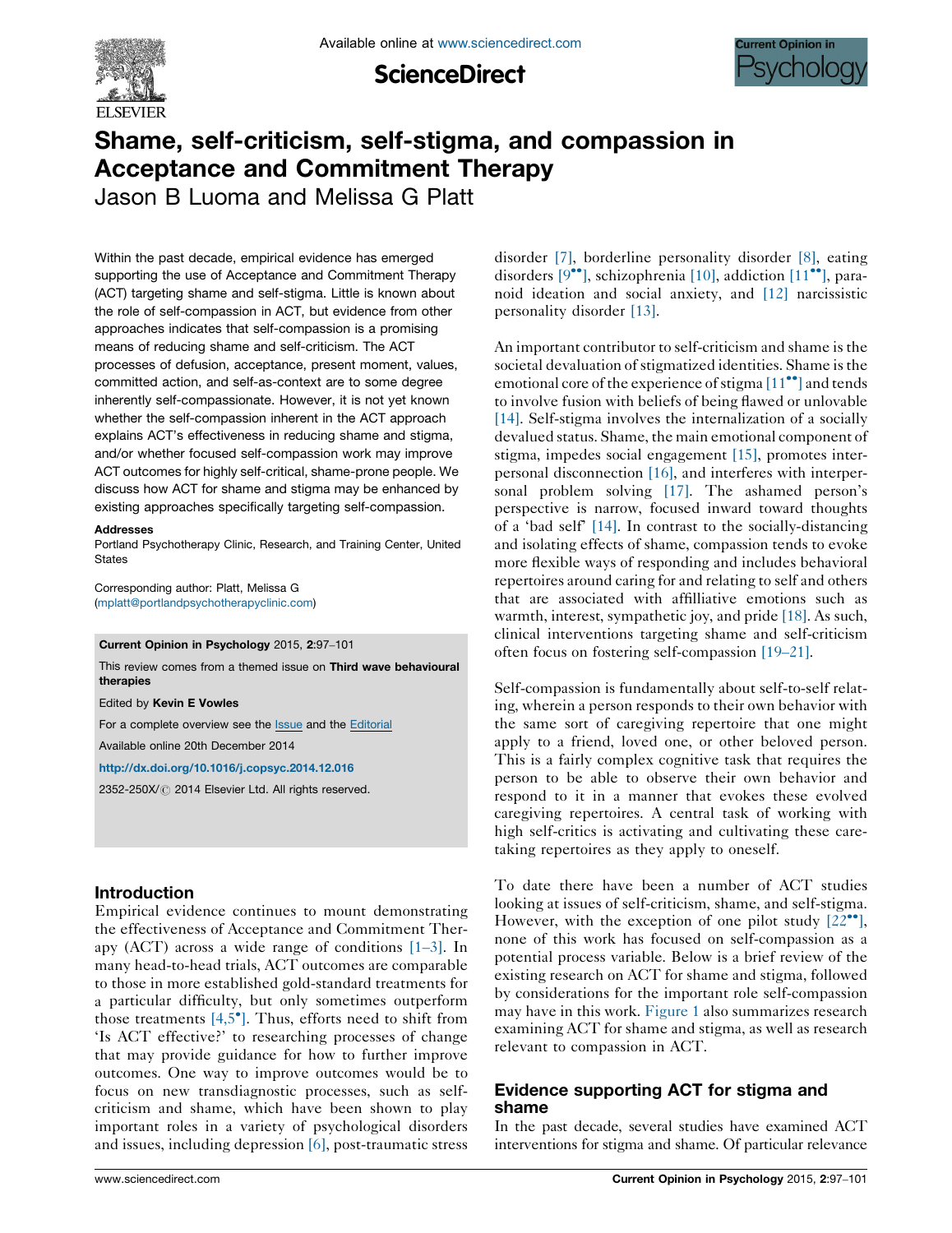<span id="page-1-0"></span>

| laur |  |
|------|--|
|      |  |

| <b>Supporting Evidence</b>                                                                                                                                                                             |
|--------------------------------------------------------------------------------------------------------------------------------------------------------------------------------------------------------|
| Internalized shame decreased following a 6-hour<br>ACT intervention supplementing treatment-as-usual<br>in sample of people addicted to substances (open<br>trial) [23]                                |
| Compared to control, a 6-hour ACT intervention led<br>٠<br>to decreased substance use, increased treatment<br>attendance and less shame (randomized controlled<br>trial) $[11]$                        |
| Compared to control, a daylong ACT intervention<br>led to improved quality of life, and reduced self-<br>stigma and body mass in a sample of people with<br>obesity (randomized controlled trial) [24] |
| Following 6-10 ACT sessions, sexuality-related<br>٠<br>distress and internalized homophobia improved in<br>individuals with concern about sexual orientation<br>(multiple baseline design) [25]        |
| HIV-related stigma and psychological distress<br>٠<br>decreased following combined ACT and<br>Compassion-Focused Therapy intervention (pilot<br>study) [22]                                            |
| Self-compassion was a robust mediator of<br>$\bullet$<br>improvement in chronic pain (open trial) [28]                                                                                                 |
| HIV-related stigma and psychological distress<br>decreased following combined ACT and<br>Compassion-Focused Therapy intervention (pilot<br>study) [22]                                                 |
|                                                                                                                                                                                                        |

Concepts discussed.

to treatment are several studies focused on self-stigma, or the devaluation of oneself and related fears of being stigmatized due to identification with a stigmatized group. Two studies provide support for the application of ACT for self-stigma and shame related to substance addiction. The first study [\[23\]](#page-4-0) was an open trial that supplemented treatment as usual with a six-hour group focused on mindfulness, acceptance, and values. Internalized shame significantly decreased following the ACT intervention.A subsequent Randomized Control Trial(RCT)  $[11$ <sup> $\bullet$ </sup> compared treatment as usual plus the six hour shame intervention developed in the open trial to treatment as usual. In this study, the brief ACT intervention appeared to be successful in increasing treatment attendance and reducing alcohol and drug use, with the result being greater reduction in shame at follow up compared to treatment as usual. Another RCT targeted self-stigma related to obesity [\[24\]](#page-4-0). Participants who had completed an intensive weight loss program were randomized to a one-day ACT workshop focusing on self-stigma or a

waitlist control. At three month follow up, the self-stigma intervention resulted in larger improvements in quality of life, greater reductions in weight self-stigma, and greater decreases in body mass than the weight list condition. Yadavaia and Hayes  $[25<sup>o</sup>]$  $[25<sup>o</sup>]$  $[25<sup>o</sup>]$  used an ACT intervention to target self-stigma related to sexuality. The authors used a multiple-baseline design to examine the effects of 6–10 sessions of ACT on sexuality-related selfstigma in five individuals who expressed concern regarding sexual orientation. Although the sample size was very small, results showed large improvements in distress related to sexuality, decreases in internalized homophobia, and decreases in believability of judgment thoughts about same-sex attraction. Finally, Skinta et al.  $[22^{\bullet\bullet}]$  $[22^{\bullet\bullet}]$  $[22^{\bullet\bullet}]$ applied a combination of ACT and Compassion-Focused Therapy (CFT) [\[26\]](#page-4-0) to address self-stigma related to HIV status in a pilot study of five HIV-positive men. Results suggest that the treatment was effective in increasing psychological flexibility and reducing HIVrelated stigma.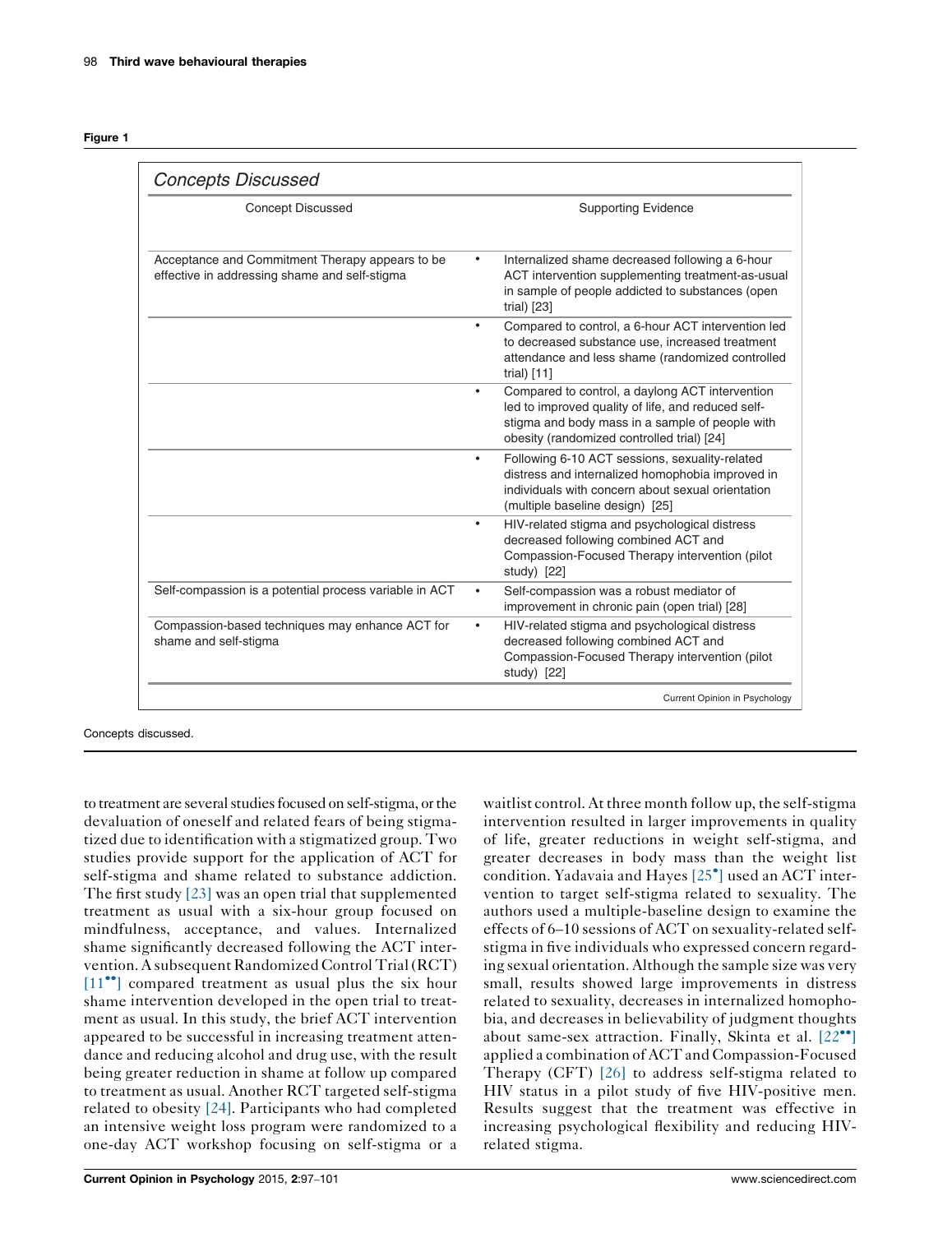Taken together, these findings suggest that ACT is an effective approach for reducing self-stigma and shame related to a variety of issues, and generally support the idea that these results occur through weakening the influence of self-disparaging thoughts, decreasing avoidance, and increasing psychological flexibility. The pilot study by Skinta and colleagues  $[22\bullet]$  $[22\bullet]$  $[22\bullet]$  was the first to incorporate explicit compassion-focused work with some promising results, though larger and more rigorous studies are needed. Below we discuss why an increased focus on compassion and self-compassion may be helpful in increasing the effect sizes of ACT interventions targeting shame, self-criticism, and self-stigma.

# ACT and self-compassion

While there is growing discussion of the role of selfcompassion in ACT  $[22^{\bullet\bullet}, 27]$  $[22^{\bullet\bullet}, 27]$  only one published study of ACT has examined compassion as a mediator of out-comes, to our knowledge. Vowles and colleagues [\[28](#page-4-0)<sup> $\bullet$ </sup>[\]](#page-4-0) found self-compassion to be a robust mediator of outcomes in an open trial of ACT for chronic pain. This finding is particularly interesting because the treatment did not emphasize self-compassion, raising the possibility that self-compassion may be an under-recognized mechanism of change in ACT, and that an increased focus on self-compassion in ACT might result in even greater effect sizes, particularly among populations with high shame and self-criticism.

To a certain extent, self-compassion is implicit in the processes targeted by ACT. Acceptance includes selfacceptance, or embracing a person's experience as it is. Defusion includes gaining distance from and building awareness of self-critical thinking and reducing attachment to a conceptualized self. Self as context involves contact with a transcendent sense of self that is larger than the constricting self-stories of shame and self-stigma. Additionally, self as context interventions often focus on increasing more flexible, empathic ways of relating to oneself and encouraging empathy and a sense of interconnection with others. Contact with the present moment includes awareness of and sensitivity to emotional experience in the moment and flexible responding to those experiences, rather than rigidly ignoring or judging ones' emotions. Values work often includes a focus on relationship values, including identifying values one might choose to have in their relationship with themselves, such as caring and warmth. Those values then inform effective actions that would be consistent with those relationship values, such as self-kindness and self-care.

While self-compassion can be seen as implicitly involved in all ACT work, that implicit self-compassion may need to become a more explicit focus of therapy when working with highly self-critical and shame prone clients. We might gain clues on how to more effectively cultivate

Compassion focused therapy [\[26\],](#page-4-0) for example, involves an explicit cultivation of a felt sense of kindness toward oneself and suggests methods to enhance the embodied experience of affiliative emotion that is an essential part of caregiving repertoires as applied to oneself. While cultivating a value of self-compassion or self-kindness would fit inside most ACT protocols, it would often not be given particular weight unless identified as important to that client. However, it may be the case that clients who are highly self-critical and shame prone would benefit from a more explicit focus on values relating to one's relationship to oneself. High self-critics typically think their self-criticism is needed and essential to keep in check a self that is perceived as weak, out of control, or even evil. As such, kindness and compassion do not seem to be a tenable option. A greater focus on self-compassion might entail emphasizing the construction of a new, potentially more workable relationship with the self based on self-kindness and compassion.

Neff's [\[29,30\]](#page-4-0) model of self-compassion includes a concept called common humanity, wherein the person realizes that their suffering and personal inadequacies are a normal part of human experience, and that they are not alone in their suffering and self-judgment. This concept highlights the importance of addressing the objectification, otherness, and sense of isolation that is part of shame and self-stigma. It also highlights the importance of developing a more flexible sense of self that is more than the content of one's experience, one that is imbedded in a fundamentally interpersonal context. The idea of common humanity appears to overlap to a great extent with concepts from Relational Frame Theory (RFT) relating to deictic, or perspective taking, frames [\[31\].](#page-4-0) RFT suggests that I and you are intimately interconnected in that there cannot be an 'I/Here/Now' without a 'You/There/ Then.' In other words, 'I don't get to show up as a conscious human being until you show up as a conscious human being' [\[32\].](#page-4-0) From this viewpoint, rather than being fused with an 'I' who is not good enough, a person can notice 'I am not good enough' as a thought and also be aware that others have their own private thoughts and experiences. A host of ACT exercises related to flexible perspective taking could be utilized to develop a more interconnected and less rigidly defined sense of self.

Neff [\[29,30\]](#page-4-0) also highlights the importance of self-kindness, which includes an expressed and felt sense of warmth directed toward oneself as well as other potentially affiliative emotions. From an RFT perspective, this ability to feel warmth and express warmth toward oneself depends strongly on perspective taking frames being under effective contextual control. Put another way, this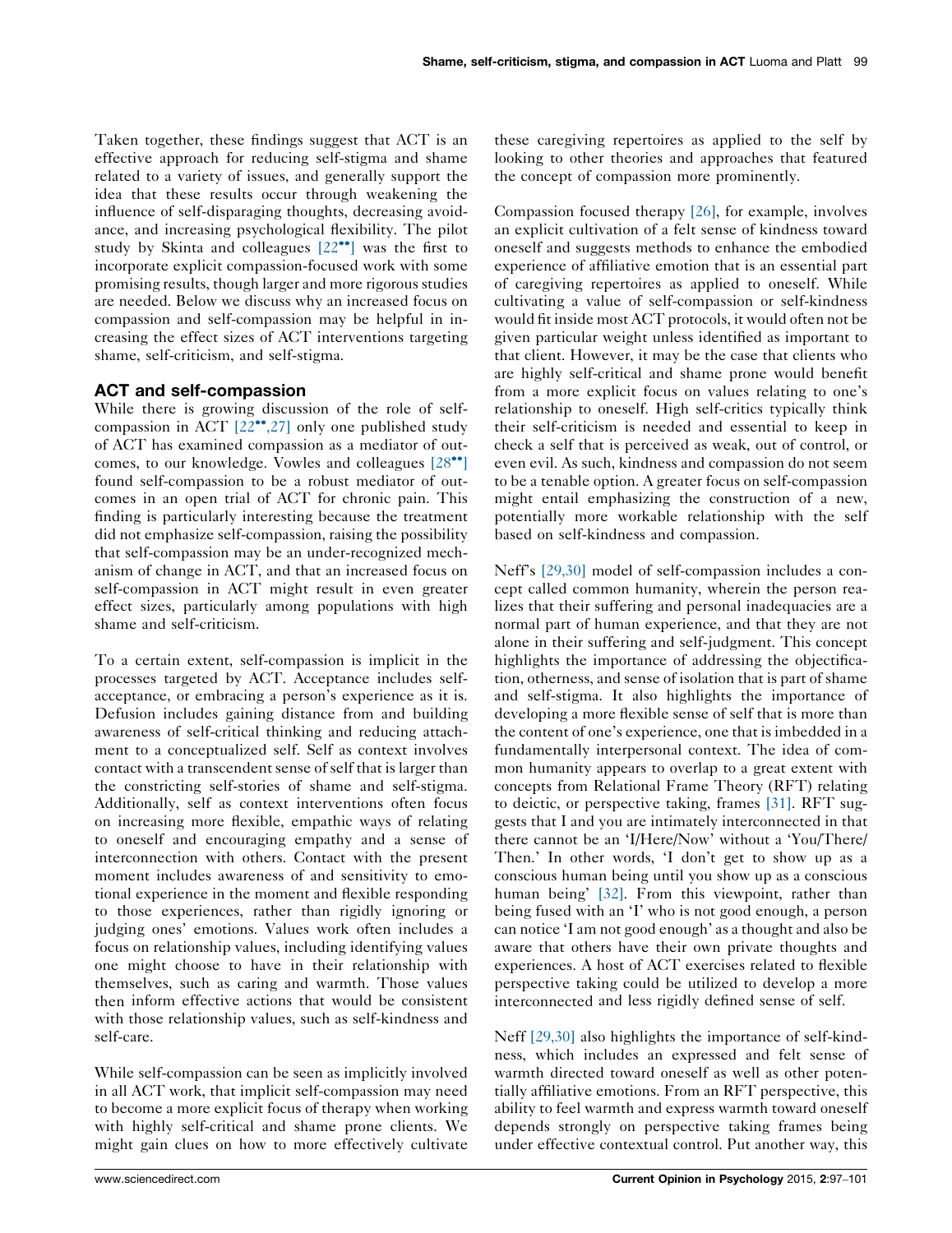<span id="page-3-0"></span>repertoire depends upon a recognition that a part of the self is suffering, followed by a response of another part of the self emerging from a caregiving repertoire: 'From the perspective of the I-Here-Nowness of being, I can view my own suffering as I might view the suffering of another and be touched by the pain in that experience, without the dominant interference of my verbal learning history, with its potential for shaming self-evaluations' [\[33,](#page-4-0) p. 96].

Many people have had learning histories that have led to adequate caregiving repertoires. Indeed, even many highly self-critical individuals can engage in these caregiving repertoires with others and experience warmth toward them. However, fusion with self-critical thinking can be a barrier as the highly self-critical person attempts to apply these same caregiving behaviors to themselves. In these cases, treatment may need to focus explicitly on identifying and overcoming barriers to applying affilliative repertoires to the self as they would to another. Processes such as those listed above may help facilitate the kinds of defusion and perspective taking needed to generalize existing caretaking repertoires and their related affilliative emotions to oneself.

On the other hand, some people have had learning experiences that have led to weak or absent caregiving repertoires toward both others and self. For these people, caregiving repertoires, with their associated emotions, may need to be learned more generally. Often these people have experienced abuse, neglect, or betrayal from important others or have a history that was simply lacking in warm, supportive connection. As a result, they may have a tendency to construct a verbal view of others as neglectful, hurtful, or even malevolent. For these people, the relationship with the therapist and direct experience with therapist warmth may be particularly important. In addition, perspective taking interventions may be needed that allow these clients to observe their tendency to automatically construct an abusive or neglectful conceptualized other. Some healthy distance from this conceptualized other may be important in allowing the possibility of actually experiencing the warmth expressed by the therapist. Unfortunately, to our knowledge, there have not been any studies directly examining the effect of receiving compassionate warmth from others. More work is needed to determine the role of therapist warmth in enhancing clients' ability to cultivate warmth toward themselves.

# Conclusion

Acceptance and commitment therapy successfully improves lives in a wide variety of ways. One fruitful domain for the application of ACT is in addressing selfcriticism, self-stigma and shame, which are issues relevant to many people seeking treatment across a range of diagnostic categories. While self-compassion is inherent in the ACT model, there may be important ways to strengthen this process, a process which appears to be particularly important to highly self-critical and shame prone individuals. The rapidly growing body of research on compassion and self-compassion should be attended to by contextual behavioral science treatment developers.

### Conflict of interest

None declared.

# Acknowledgement

The authors wish to acknowledge Dr. Jenna LeJeune for her valuable input on this manuscript.

#### References and recommended reading

Papers of particular interest, published within the period of review, have been highlighted as:

- of special interest
- •• of outstanding interest
- 1. Ruiz FJ: A review of Acceptance and [Commitment](http://refhub.elsevier.com/S2352-250X(14)00027-X/sbref0005) Therapy (ACT) empirical evidence: [correlational,](http://refhub.elsevier.com/S2352-250X(14)00027-X/sbref0005) experimental [psychopathology,](http://refhub.elsevier.com/S2352-250X(14)00027-X/sbref0005) component and outcome studies. Int J Psychol Psychol Ther 2010, 10[:125-162.](http://refhub.elsevier.com/S2352-250X(14)00027-X/sbref0005)
- 2. Bluett EJ, Homan KJ, [Morrison](http://refhub.elsevier.com/S2352-250X(14)00027-X/sbref0010) KL, Levin ME, Twohig MP: Acceptance and [commitment](http://refhub.elsevier.com/S2352-250X(14)00027-X/sbref0010) therapy for anxiety and OCD spectrum [disorders:](http://refhub.elsevier.com/S2352-250X(14)00027-X/sbref0010) an empirical review. J Anxiety Disord 2014, 28[:612-624.](http://refhub.elsevier.com/S2352-250X(14)00027-X/sbref0010)
- 3. Hann KE, McCracken LM: A systematic review of [randomized](http://refhub.elsevier.com/S2352-250X(14)00027-X/sbref0015) controlled trials of Acceptance and [Commitment](http://refhub.elsevier.com/S2352-250X(14)00027-X/sbref0015) Therapy for adults with chronic pain: outcome [domains,](http://refhub.elsevier.com/S2352-250X(14)00027-X/sbref0015) design quality, and efficacy. J Context Behav Sci 2014, 3[:217-227.](http://refhub.elsevier.com/S2352-250X(14)00027-X/sbref0015)
- Ruiz FJ: Acceptance and [commitment](http://refhub.elsevier.com/S2352-250X(14)00027-X/sbref0020) therapy versus traditional cognitive behavioral therapy: a [systematic](http://refhub.elsevier.com/S2352-250X(14)00027-X/sbref0020) review and [meta-analysis](http://refhub.elsevier.com/S2352-250X(14)00027-X/sbref0020) of current empirical evidence. Int J Psychol Psychol Ther 2012, 12[:333-357.](http://refhub.elsevier.com/S2352-250X(14)00027-X/sbref0020)
- 5. **.** Öst LG: The efficacy of acceptance and [commitment](http://refhub.elsevier.com/S2352-250X(14)00027-X/sbref0025) therapy: an updated systematic review and [meta-analysis](http://refhub.elsevier.com/S2352-250X(14)00027-X/sbref0025). Behav Res Ther 2014, 61[:105-121.](http://refhub.elsevier.com/S2352-250X(14)00027-X/sbref0025)

In a metaanalysis of 60 RCTs, the authors demonstrate a small and nonsignificant effect (.16) of ACT compared to various forms of cognitive or behavioral treatments.

- 6. Cheung MS-P, Gilbert P, Irons C: An [exploration](http://refhub.elsevier.com/S2352-250X(14)00027-X/sbref0030) of shame, social rank and rumination in relation to [depression](http://refhub.elsevier.com/S2352-250X(14)00027-X/sbref0030). Pers Individ Differ 2004, 36[:1143-1153.](http://refhub.elsevier.com/S2352-250X(14)00027-X/sbref0030)
- 7. Øktedalen T, Hoffart A, Langkaas TF: [Trauma-related](http://refhub.elsevier.com/S2352-250X(14)00027-X/sbref0035) shame and guilt as time-varying predictors of [posttraumatic](http://refhub.elsevier.com/S2352-250X(14)00027-X/sbref0035) stress disorder [symptoms](http://refhub.elsevier.com/S2352-250X(14)00027-X/sbref0035) during imagery exposure and imagery rescripting — a [randomized](http://refhub.elsevier.com/S2352-250X(14)00027-X/sbref0035) controlled trial. Psychother Res 2015:1-15. [\[ahead-of-print\].](http://refhub.elsevier.com/S2352-250X(14)00027-X/sbref0035)
- 8. Gratz KL, Rosenthal MZ, Tull MT, Lejuez CW, [Gunderson](http://refhub.elsevier.com/S2352-250X(14)00027-X/sbref0040) JG: An [experimental](http://refhub.elsevier.com/S2352-250X(14)00027-X/sbref0040) investigation of emotional reactivity and delayed emotional recovery in borderline [personality](http://refhub.elsevier.com/S2352-250X(14)00027-X/sbref0040) disorder: the role of shame. Compr [Psychiatry](http://refhub.elsevier.com/S2352-250X(14)00027-X/sbref0040) 2010, 51:275-285.
- 9. Kelly AC, Carter JC, Borairi S: Are [improvements](http://refhub.elsevier.com/S2352-250X(14)00027-X/sbref0045) in shame and
- <u>..</u> [self-compassion](http://refhub.elsevier.com/S2352-250X(14)00027-X/sbref0045) early in eating disorders treatment associated with better patient [outcomes?](http://refhub.elsevier.com/S2352-250X(14)00027-X/sbref0045) Int J Eat Disord 2014, 47[:54-64.](http://refhub.elsevier.com/S2352-250X(14)00027-X/sbref0045)

Using a transdiagnostic sample of eating disorder patients, the authors demonstrate that improvements in shame in the first four weeks of treatment predict faster improvements in eating disorder symptoms, and that improvements in self-compassion in early treatment predict faster improvements in shame when controlling for changes in eating disorder symptoms.

10. Gerlinger G, Hauser M, Hert M, Lacluyse K, [Wampers](http://refhub.elsevier.com/S2352-250X(14)00027-X/sbref0050) M, Correll CU: Personal stigma in [schizophrenia](http://refhub.elsevier.com/S2352-250X(14)00027-X/sbref0050) spectrum disorders: a systematic review of [prevalence](http://refhub.elsevier.com/S2352-250X(14)00027-X/sbref0050) rates, correlates, impact and [interventions](http://refhub.elsevier.com/S2352-250X(14)00027-X/sbref0050). World Psychiatry 2013, 12:155-164.